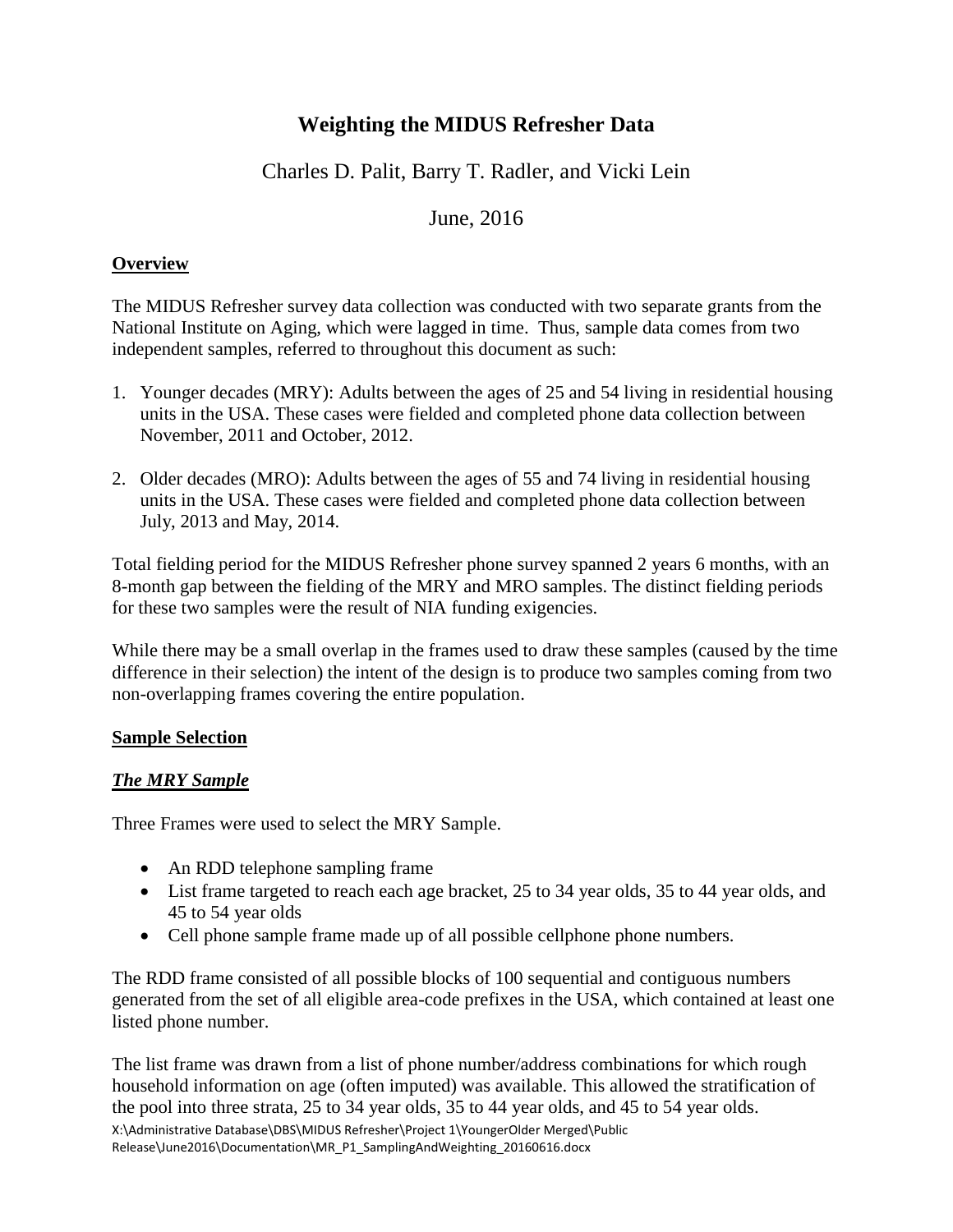The cell frame consisted of all possible phone numbers from the pure cell phone area code-prefix combinations in the USA. Cell phones from the landline-phone frames were covered by the sample from the landline phone frames.

Probability samples of phone numbers were selected independently from each frame. This sample of phone numbers was drawn as a number of statistically identical samples, which we call replicates. The number of replicates issued was used to control sample size. A replicate, once issued, became part of the sample. The release rule DID NOT allow the release of partial replicates.

In the RDD and List frames the sample of phone numbers designated a sample of housing units. A within-household respondent selection procedure was used to select a respondent from the pool of eligible respondents present in the household. The procedure allowed the withinhousehold selection probability of potential respondents to vary from replicate to replicate. This latter device, together with the number of replicates released, was used to exercise stochastic control on the demographic distribution of the final sample of completes so that the released sample produced approximately the target sample sizes required by the study design. Note that these targets were achieved by controlling the sample selection probabilities, not the sample size directly.

In the case of the cell phone frame, the sample phone numbers pointed directly to sample individuals. In the cell phone sample the only potential respondent was the person answering the telephone.

# **MRY Eligibility**

The eligible respondents for the MRY survey were English-speaking adults living in residential units in the USA between the ages of 25 through 54. Eligibility was determined at the time of contact. An additional eligibility requirement for the CELL PHONE sample excluded all sample elements who had a landline telephone through which they could be reached and qualify for the survey under the study rules for landline respondents and households. As a result, the CELL phone frame (and sample) has no overlap with the RDD or LIST phone frames.

# **MRY Frame Specific Probabilities and Weighting Procedures**

In the CELL phone sample the person answering the cell phone was the respondent if they met the age qualification, so the frame-specific person selection probability is the selection probability for the CELL phone number,  $\pi_i$ .

 $\pi_i$  = (The size of the cell phone sample/The size of the cell phone frame).

By size we mean the number of population units (phone numbers) in the group (sample or frame).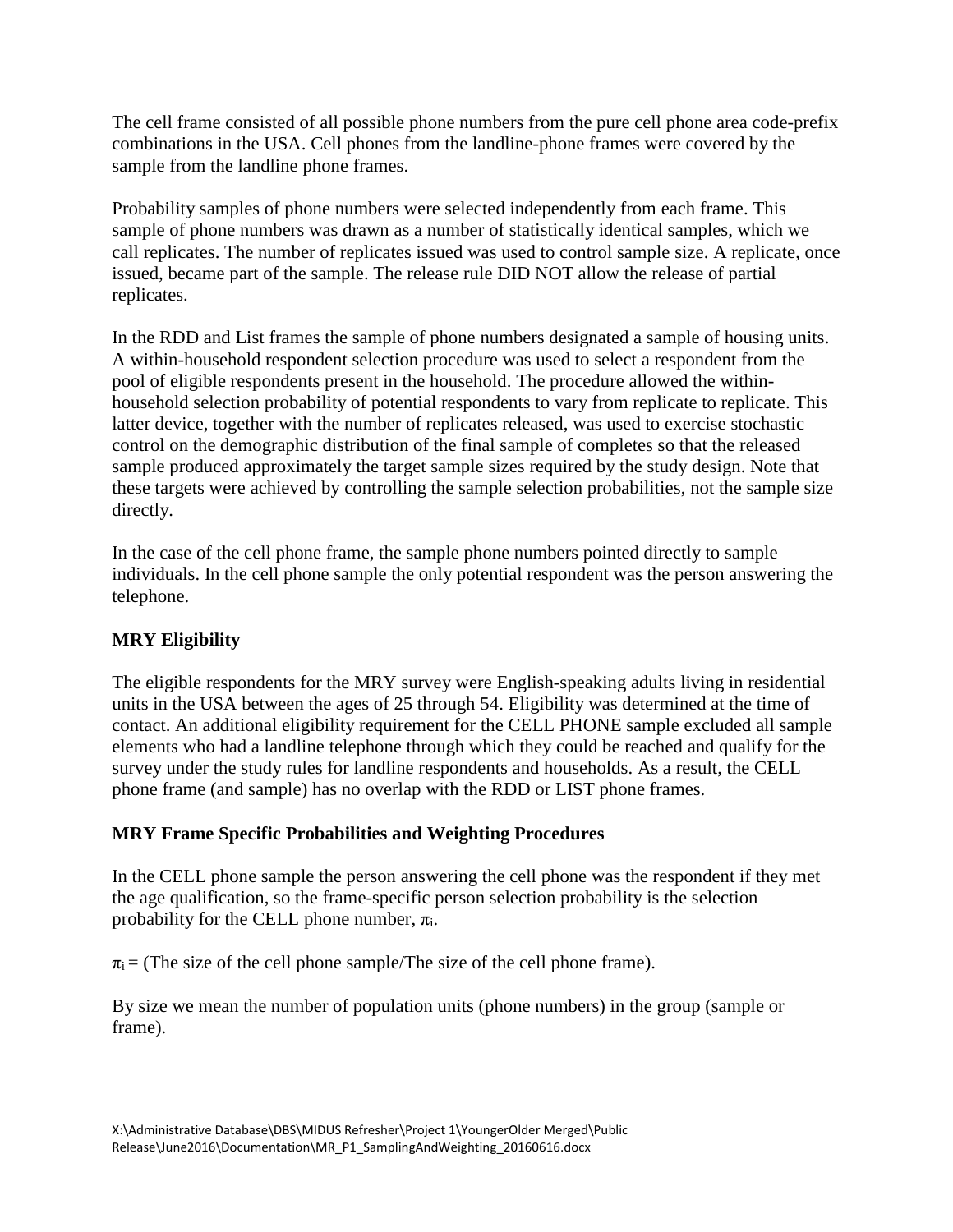The design weight (pre-post stratification record level weight) for the  $i<sup>th</sup>$  cell phone sample respondent, which is  $(1/(\pi_{i}r_{i})$ , where  $\pi_{i}$  is the selection probability of the i<sup>th</sup> observation, and  $r_{i}$  is the response rate appropriate to the i<sup>th</sup> observation divided by 100.

The RDD and LIST sample phone numbers were drawn from landline telephone numbers which point at households. These households may contain more than one eligible respondent. Upon reaching a household using these sample phone numbers, a respondent was selected from the household with known probability. As a result, the frame-specific person selection probabilities for respondents from these two frames is the product of the probability of selecting the household and the probability of selecting the person, given that the person's HU was selected into the sample.

Since the RDD sample frame and the LIST frame have overlap, persons selected in the RDD frame have a chance of being selected in the LIST frame and vice versa. The sample design contained a rule that HU's actually selected as part of the RDD sample from the RDD frame could not be selected as part of the LIST sample. This rule makes sense operationally and simplifies the computation of the sample selection probabilities. For the persons selected in the RDD and LIST frames, the probability of being in the unified sample is the sum of the frame specific probability of the person being selected in the RDD sample and the frame specific probability of the person being selected in the LIST sample. (Lohr, S. and Rao, J.N.K. 2006), (Palit C.D. 2006).

The design weights for the survey are computed using the person selection probability for the unified frame and an estimated propensity to respond. The propensity to respond used in each case was the estimated response rate for the sample point for the frame through which the phone number/housing unit entered the sample during the selection process.

The design weights for j<sup>th</sup> person selected from either the RDD or the LIST frame is calculated as

 $W_i = (1/(\prod_{1} + \prod_{2} i))$ , where

 $\prod_{1j}$  =  $((\pi_1 \cdot r_1)p_1)$  if  $x_i \in$  Frame 1 and 0 otherwise,

 $\prod_{2j} = ((\pi_2 \text{ r}_2) \text{ p}_j) \text{ if } x_j \in \text{Frame 2 and 0 otherwise},$ 

 $p_i$  = the probability with which the j<sup>th</sup> respondent was selected from its housing unit, and

 $r_i$  = the response rate divided by 100.

Final weights used in the study are produced from these design weights after the data was post stratified by education, age, and race.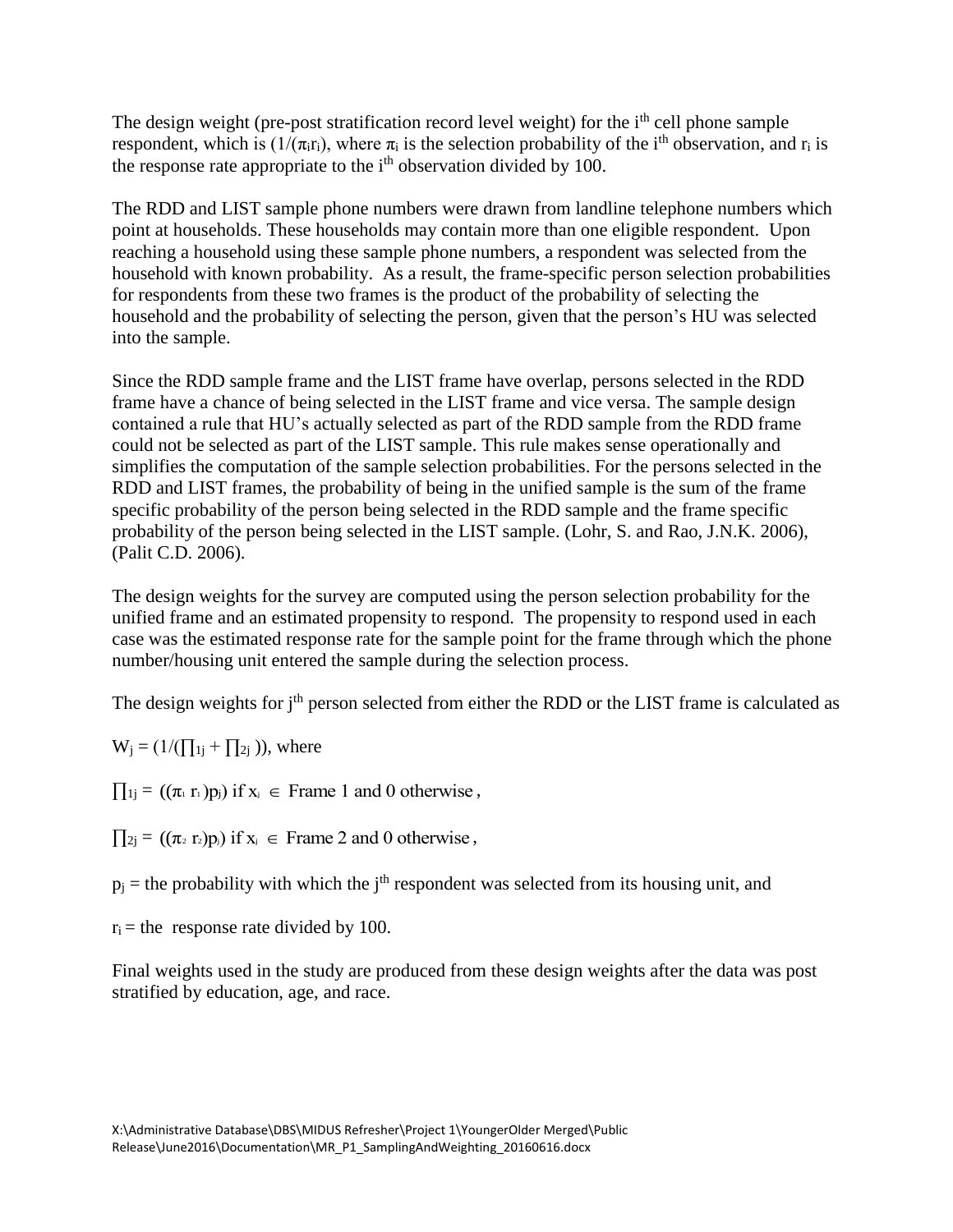### *The MRO Sample*

Two frames were used to produce the MRO Sample

- An RDD landline telephone sampling frame similar to the one used in the MRY sample.
- Cell phone sample frame made up of all possible cellphone phone numbers.

Probability samples of phone numbers were selected independently from each frame. The cell phone sample was a simple random sample of cell phone-numbers drawn from the cell phone frame. In practice the frame was built from the phone numbers in the set of 1000 series blocks of numbers reserved for cell phones. The landline phone sample was also a random sample drawn from the set of phone numbers built all blocks of 100 contiguous phone numbers with one or more listed phone numbers.

# **The MRO CELL Phone Sample**

As before, in the CELL phone sample the person answering the cell phone was the respondent if they met the age qualification, so the frame-specific person selection probability is the selection probability for the CELL phone number,  $\pi_i$ .

 $\pi_i$  = (The size of the cell phone sample/The size of the cell phone frame).

By size we mean the number of population units (phone numbers) in the group (sample or frame).

The design weight (pre-post stratification record level weight) for the i<sup>th</sup> cell phone sample respondent, which is  $(1/(\pi_{\text{if}}))$ , where  $\pi_i$  is the selection probability of the i<sup>th</sup> observation, and r<sub>i</sub> is the response rate appropriate to the i<sup>th</sup> observation divided by 100

### **The MRO RDD Sample**

These RDD frame phone numbers designated a sample of housing units from which a respondent was selected with known probability. For some of the phone numbers in the RDD sample it was possible to obtain information indicating the possible demographic composition of the household which might be attached to that phone number. Using this information the RDD sample was divided into three strata as follows:

- 1. Phone numbers with high probability of pointing to households containing persons aged 66 thru 75
- 2. Phone numbers with high probability of pointing to households containing persons aged 56 thru 65 and no persons over 65.
- 3. Other sample phone numbers

A phone number was judged to have a high probability of containing a person between the ages of 66 and 75 if one or more persons in that age group were reported as being in the attached household. Similarly a phone number was judged to have a high probability of containing a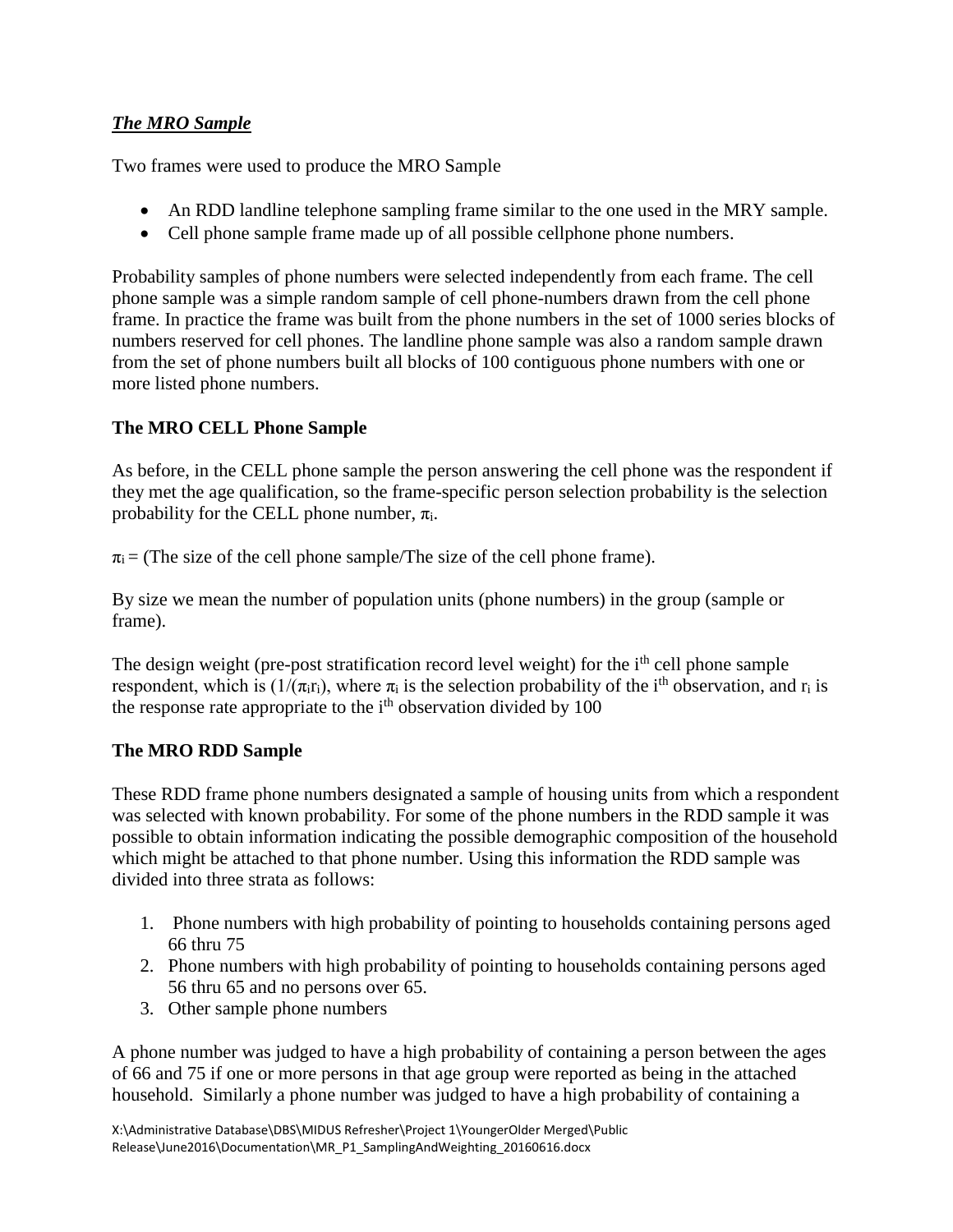person between the ages of 56 and 65if at least one person in that age group were reported as being in the household attached to the phone numbers

Each stratum was divided into replicates which were statistically identical or exchangeable. The initial number of replicates in each stratum was the same, but the number of replicates released from each stratum varied by stratum. Replicate release at the stratum level and the within household selection probabilities assigned to the sampling units therein were used to control the sample size and demographic distribution. Once a replicate was issued all of the sample points in any released replicate were counted as part of the sample.

Household selection probabilities for the RDD sample varied with the stratum, 1, 2, or 3 from which the sample was drawn. For the  $k<sup>th</sup>$  stratum, this is  $P_k$ , k=1, 2, or 3.

 $P_k = (N_o$  of replicates released in stratum)/(No. of replicates originally generated in the stratum))

 $P_k = (gk/G)/I$ ,

Where  $I =$  the sampling interval for the original sample,

 $G =$ The number of replicates generated for the original sample, and

 $g =$ The number of replicates released in the stratum

The personal selection probability is given by

 $P_kp_ir_k$ , where

 $p_i$  = the probability with which the j<sup>th</sup> respondent was selected from its housing unit, and

 $r_k$  = the response rate for stratum k divided by 100.

The weight for the jth respondent is  $1/(P_k p_i r_k)$ .

#### **MRO Eligibility**

The eligible respondents for the MRO survey were English speaking adults living in residential units in the USA between the ages of 56 through 75. Eligibility was determined at the time of contact.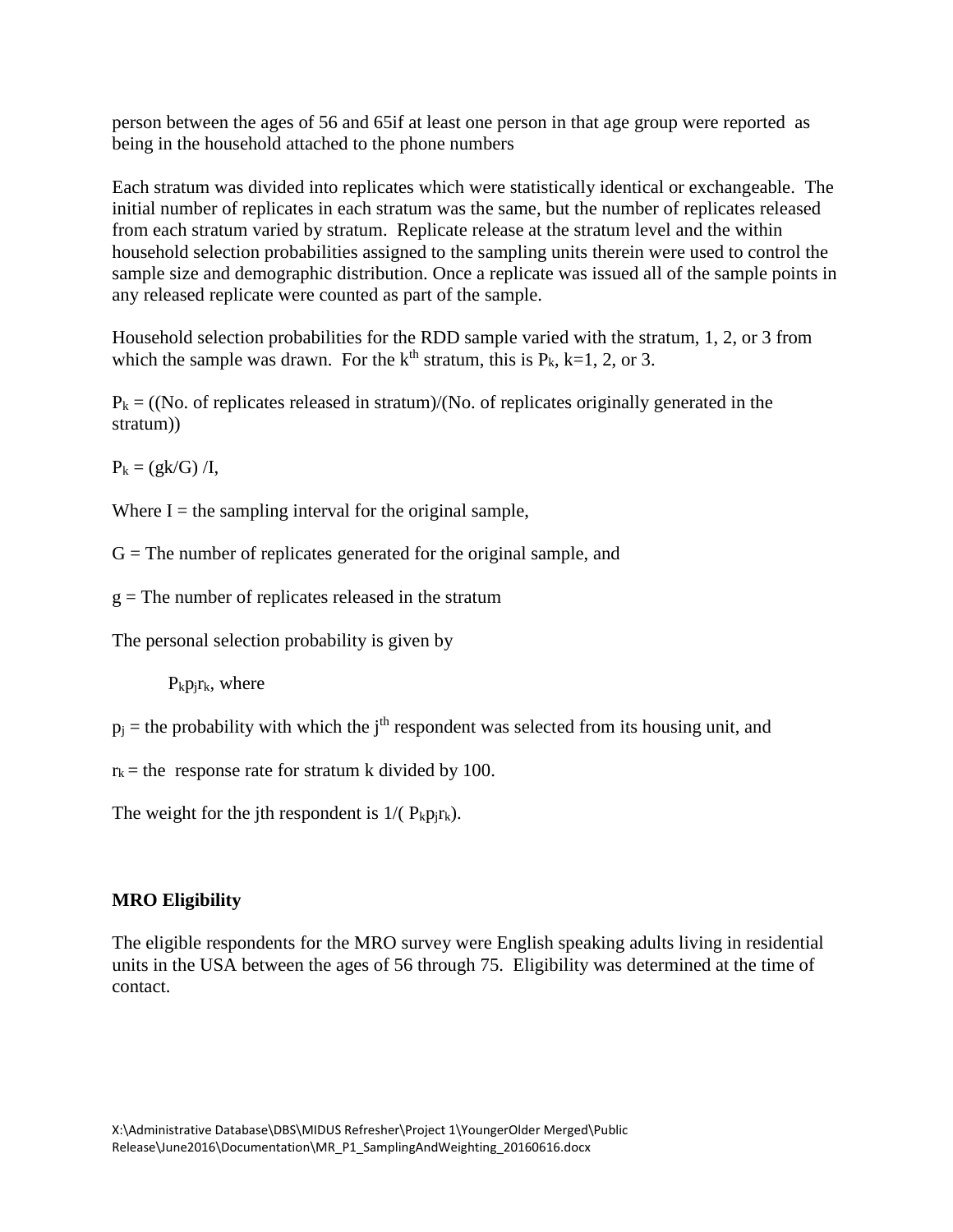#### **MRO Frame Specific Probabilities and Weighting Procedures**

The cell phone frame and RDD frames are as defined for the MRY sample, except the eligible age was defined to be 56 through 75. As in the MRY sample the cell phone sample and the RDD sample come from non-overlapping frames.

The need to define the ages of the elements in the MRO sample as being between 56 and 75 is an effort to compensate for the fact that the MRO sample fielding took place one year later than the original MRY sample. Because the MRO sample was fielded approximately one year later, 54 year-olds in the younger sample would have turned 55 by the time the MRO sample was fielded. Left unadjusted, this would have resulted in the accumulation of more 55-year-old completes than necessary or desired in the MRO sample. Put another way, if the MRO sample was fielded without adjustment (as 55 to 74), then the probability of selection for 54 year olds would be inflated, i.e. 54 year olds would have 2 ways of "entering" the Refresher sample; through the first (MRY) and second (MRO) fielding periods.

In the RDD sample, respondents were drawn only from housing units with a landline telephone. Upon reaching a landline household, a respondent was selected from the household with known probability. As a result, the frame-specific person selection probabilities for the RDD frame is the product of the probability of selecting the household and the probability of selecting the person, given that the person's HU was selected into the sample.

In the CELL phone sample, the person answering the cell phone was the respondent. The result is that the frame-specific person selection probability is the selection probability for the CELL phone number.

The design weights for the survey are computed using the person selection probability for the unified sample and an estimated propensity to respond. Final weights were produced from these design weights after the data was post stratified by education, age, and race.

#### **Combining and Weighting the Two Samples**

Since the MRY Sample and the MRO Sample are essentially disjointed, but contiguous, the two samples can be pooled with the existing weights. Once the MRY and MRO datasets were combined, the full MR dataset was compared to the Census Current Population Survey on a variety of demographic strata, and final weight adjustments were made. Table 1 shows the CPS comparison with MR using unweighted and the final weighted data.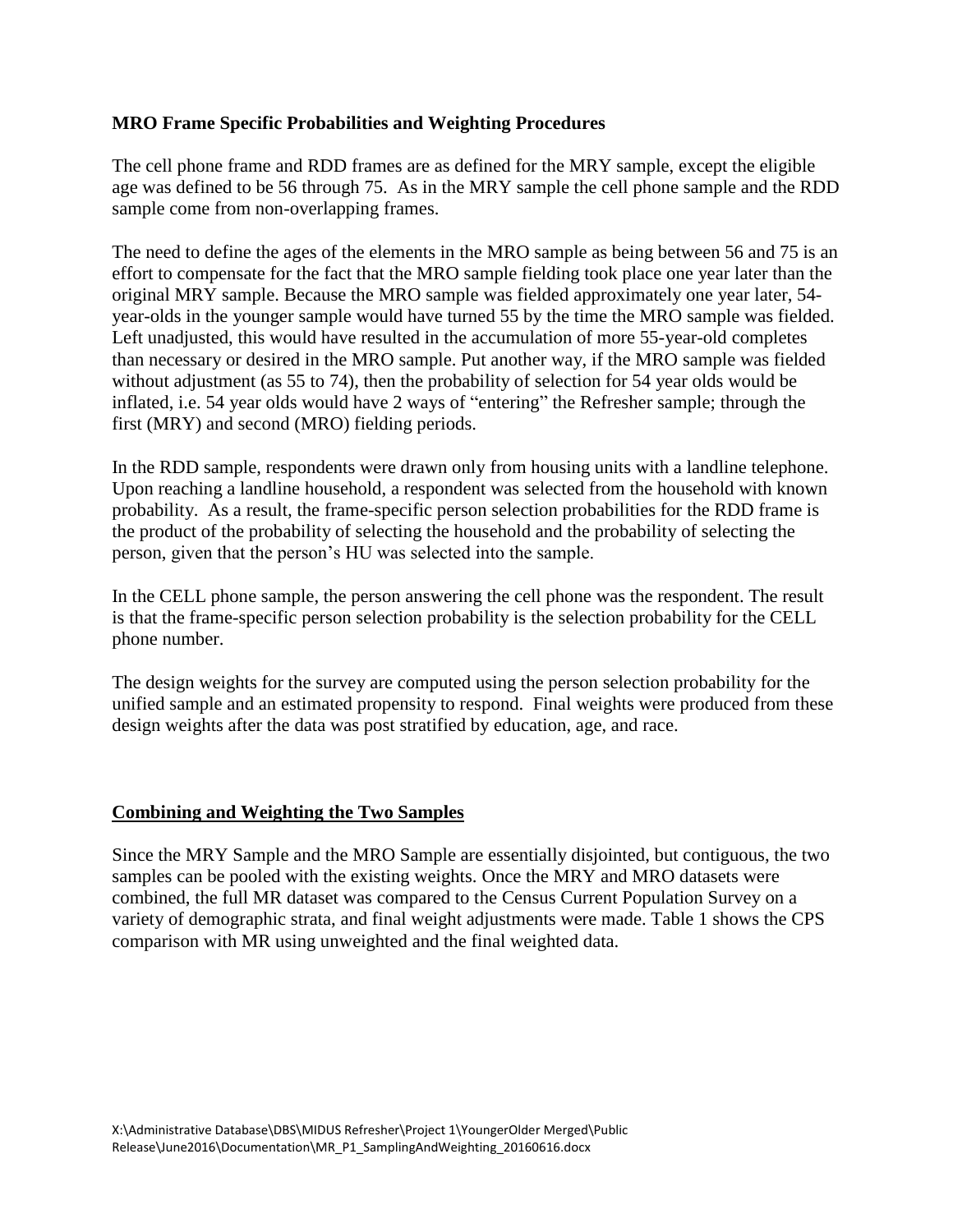|                        | CPS                                                   | Unweighted           | Weighted    |
|------------------------|-------------------------------------------------------|----------------------|-------------|
|                        | $\frac{\text{(October 2012)}^1}{\text{(Order 2012)}}$ | MR data <sup>2</sup> | MR data     |
| <b>MIDUS Refresher</b> | $(N=81,379)$                                          | $(N=3,577)$          | $(N=3,577)$ |
|                        | $\%$                                                  | $\%$                 | %           |
| <b>REGION</b>          |                                                       |                      |             |
| Northeast              | 20.5                                                  | 18.8                 | 20.5        |
| Midwest                | 23.0                                                  | 28.9                 | 23.0        |
| South                  | 31.4                                                  | 33.9                 | 31.4        |
| West                   | 25.1                                                  | 18.3                 | 25.1        |
| <b>SEX</b>             |                                                       |                      |             |
| Male                   | 47.9                                                  | 48.1                 | 47.9        |
| Female                 | 52.1                                                  | 51.9                 | 52.1        |
| RACE <sup>3</sup>      |                                                       |                      |             |
| White                  | 82.5                                                  | 81.8                 | 82.5        |
| <b>Black</b>           | 9.7                                                   | 6.3                  | 9.7         |
| Others                 | 7.8                                                   | 11.8                 | 7.8         |
| AGE <sup>4</sup>       |                                                       |                      |             |
| 25-34                  | 20.9                                                  | 19.4                 | 20.9        |
| 35-44                  | 20.9                                                  | 20.3                 | 20.9        |
| 45-54                  | 23.3                                                  | 20.4                 | 23.3        |
| 56-65                  | 21.3                                                  | 19.9                 | 21.3        |
| 66-75                  | 13.6                                                  | 20.0                 | 13.6        |
| <b>EDUCATION</b>       |                                                       |                      |             |
| 12 years or less       | 39.2                                                  | 23.2                 | 39.1        |
| $13 - 15$ years        | 27.6                                                  | 30.7                 | 27.7        |
| 16 years or more       | 33.2                                                  | 46.1                 | 33.2        |
| <b>MARITAL</b>         |                                                       |                      |             |
| Married                | 62.5                                                  | 64.0                 | 62.6        |
| Separated              | 2.3                                                   | 2.1                  | 2.3         |
| Divorced               | 12.9                                                  | 13.4                 | 12.9        |
| Widowed                | 3.7                                                   | 5.6                  | 3.7         |
| Never Married          | 18.6                                                  | 15.0                 | 18.6        |

**Table 1. Comparison of MIDUS Refresher and the Current Population Survey** 

l

<sup>&</sup>lt;sup>1</sup> CPS data filtered by age:  $\ge$  = 25 &  $\lt$  = 74; sampled age of MR data is reported in Table 1.

<sup>&</sup>lt;sup>2</sup> MR data: MR\_CombinedSample\_Charlie\_20160616.sav; reporting valid percent when there is missing data.

<sup>&</sup>lt;sup>3</sup> Race was trichotomized and Other Specify responses were included in coding Race.

<sup>&</sup>lt;sup>4</sup>The sampled age (rather than the computed age) was used to compute the MRO weights. Further, the post-stratified weights were computed by adjusting the MRO sample (56-75) to match the proportion of 55-74 year olds in the CPS.

X:\Administrative Database\DBS\MIDUS Refresher\Project 1\YoungerOlder Merged\Public Release\June2016\Documentation\MR\_P1\_SamplingAndWeighting\_20160616.docx